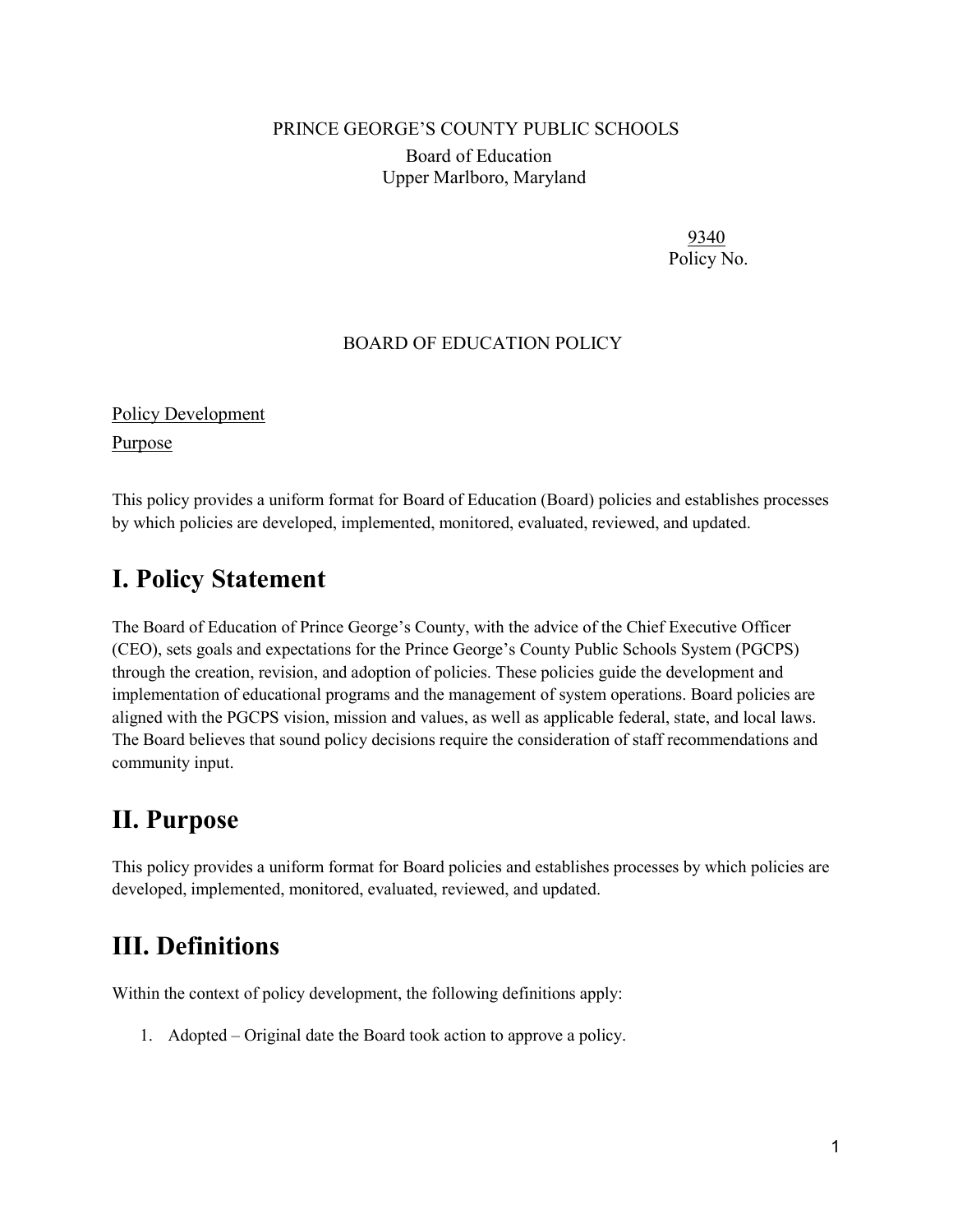- 2. Effective The date a policy is implemented throughout PGCPS, typically July 1 following Board action.
- 3. Administrative Procedures Administrative directives adopted by the CEO that provide specific instructions related to the execution of Board policy.
- 4. Amended The date the Board took action to alter a policy.
- 5. Policy A written document adopted by the Board that furthers the vision, mission and values of PGCPS and guides the development and implementation of educational programs and system operations.
- 6. Reviewed The date the current policy was reviewed by the Policy and Governance Committee and/or the Board of Education without any change.
- 7. Standards Parameters that specify the required behavior or outcome that follows from the broad intent of a policy.
- 8. Non-substantive changes Changes that must be made to a policy in order to comply with law, or changes to update names of PGCPS titles, departments or offices or other referenced entities.

# **IV. Standards**

- 1. All policy development and revision activities will adhere to the processes detailed in this policy and the corresponding administrative procedures.
- 2. Policy development or policy revision can be initiated in any of the following ways:
	- a. By recommendation of the full Board, any Board committee, or Board-authorized Focus Work Group.
	- b. By written request of any Board member to the Chair of the Policy and Governance Committee, with a copy to the Board Chair and Board Executive Director.
	- c. By the CEO to comply with established annual policy development activities.
- 3. All Board policies will be reviewed within a seven-year cycle.
- 4. At the end of each school year, the CEO will present an annual report to the Policy and Governance Committee that outlines the following:
	- a. Policies that require, or are recommended for, revision.
	- b. Policies that have been reviewed but are not recommended for revision.
	- c. Administrative procedures that require revision to be in alignment with Board policy.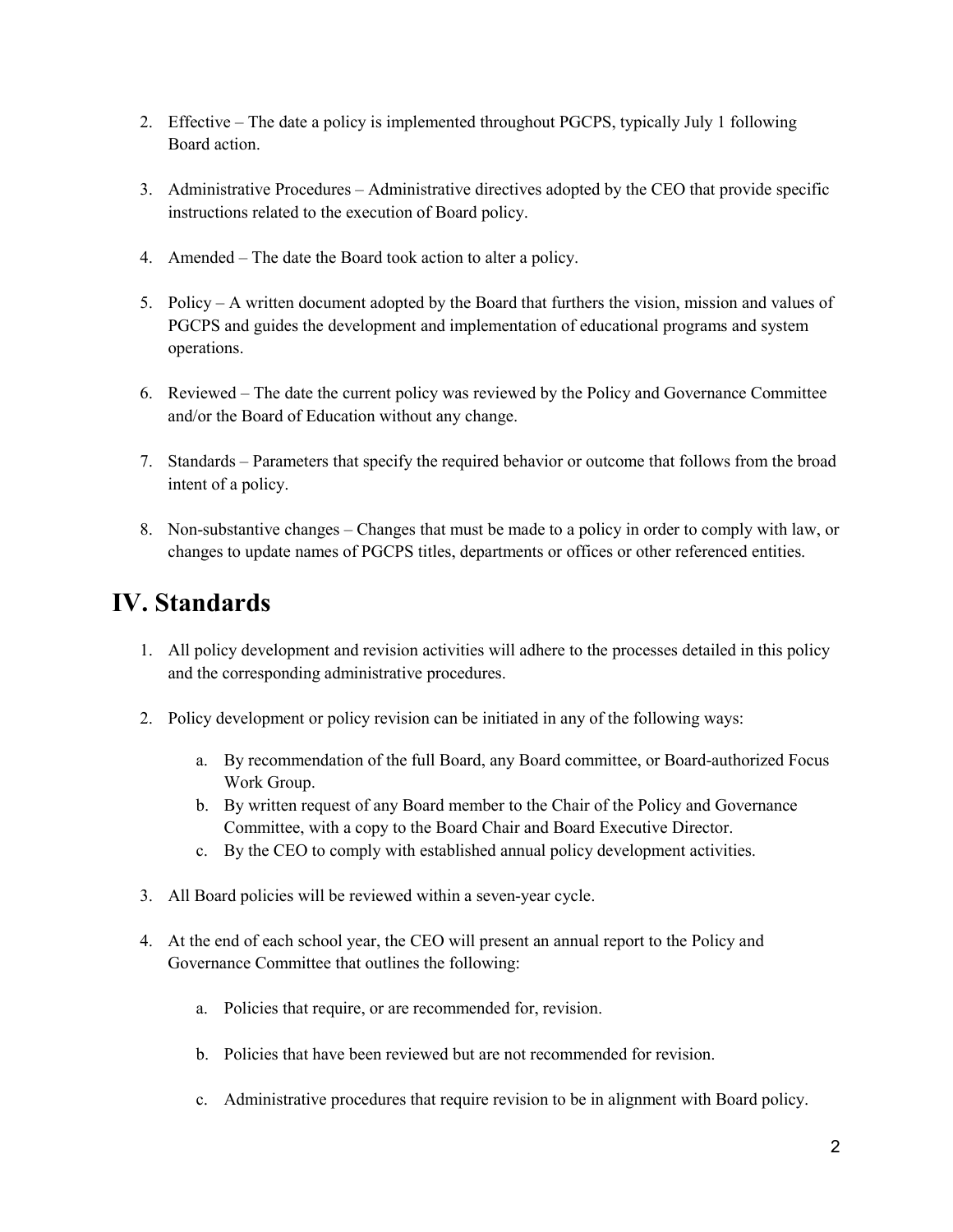- d. Policies that should be created to align with existing administrative procedures.
- 5. In certain cases, outside the regular cycle, policies will require non-substantive changes. The CEO will present the policy containing the non-substantive changes to the Policy and Governance Committee for action at a regularly scheduled Committee meeting. The Policy and Governance Committee may recommend to the Board to take immediate action on these modified policies.
- 6. Policies of the Board will include the following elements:
	- a. Policy Statement
	- b. Purpose
	- c. Definitions
	- d. Standards
	- e. Implementation Responsibilities
	- f. References
	- g. History
- 7. The Board will conduct its deliberations on policies and obtain input from the public through the following procedure:
	- a. At the end of each school year, the Policy and Governance Committee will approve a list of policies to review for the coming year, with guidance from the CEO and Board Executive Director. The Committee, at the discretion of the Committee Chair, may review additional policies throughout the year.
	- b. The Committee Chair, in collaboration with the Vice-Chair, will determine each meeting agenda of the Committee.
	- c. Once a policy is added to the agenda, the policy's sponsor, i.e., the CEO, Board Committee, Focus Work Group, or individual Board member, will present a written report to the Committee regarding the recommendations and rationale for the content of a new policy or revisions to an existing policy. At that same meeting, the CEO will present a written report on legal ramifications and operational impact of the policy, and provide any suggested changes (if applicable).
	- d. Based upon the report, and input from the CEO, the Committee will review the policy, make suggested edits, and then vote on whether to forward the policy to the full Board, with a recommendation to advance consideration of the policy and to seek public comment on the policy.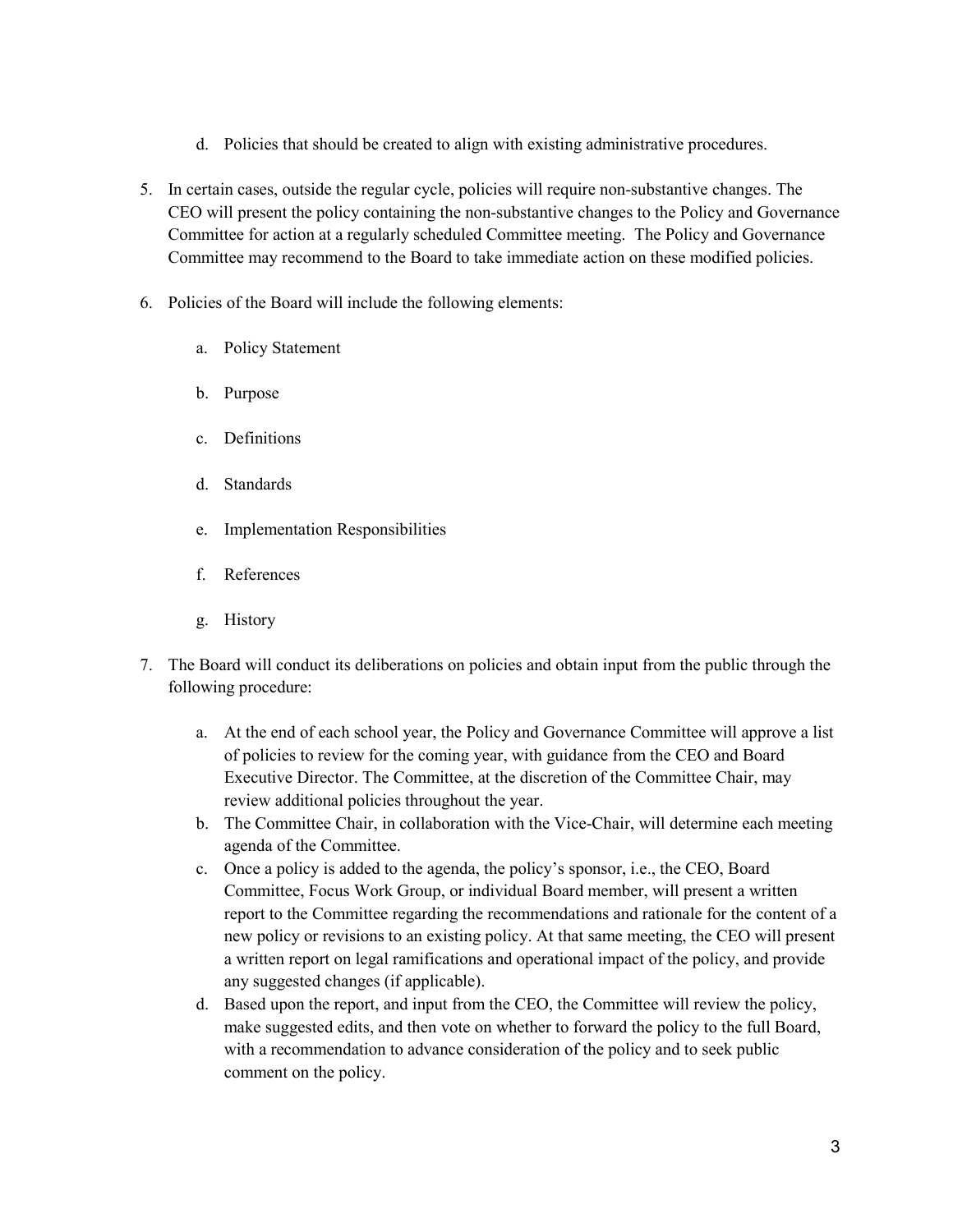- e. If advanced by the Board, the policy will be posted on the PGCPS webpage and publicized by the school district for community input, for a period no shorter than two (2) weeks.
- f. Based upon community input, the CEO, in collaboration with the Board Executive Director, will draft any suggested changes to the policy The CEO will craft Administrative Procedure(s) to implement the policy.
- g. The Policy and Governance Committee will then review the revised policy and proposed administrative procedure(s), and discuss, amend (if necessary) and vote on whether to recommend that the Board adopt the policy.
- h. If recommended, the policy will be sent to the full Board for consideration. The Board shall provide an opportunity for public comment on the proposal during first and second readers.
- i. The Board will take action on the proposed policy.
- 8. Policies and procedures that directly affect students or staff will take effect on July 1 following their adoption, unless otherwise approved by the Board.
- 9. Administrative procedures that correspond to a Board policy will be issued by the CEO.
	- a. Administrative procedures will be submitted to the Board concurrent with the corresponding draft policy presented to the Policy and Governance Committee, after community input.
	- b. If revisions to administrative procedures do not require changes to a corresponding Board policy, the administrative procedures will be submitted to the Board as an information item prior to implementation. Nothing herein abridges the Board's right to review administrative procedures and to direct the CEO to revise them should they, in the Board's judgement, be inconsistent with the policies adopted by the Board, or contradict the vision, mission, or values of the Board of Education.
- 10. After policies are approved by the Board, the PGCPS Policy Manual and websites of the PGCPS and the Board will be updated.
- 11. The Board may alter these standards at any time upon a majority vote of the Board.

# **V. Implementation Responsibilities**

1. At the end of each school year, the CEO will provide the Policy and Governance Committee with a schedule of proposed policy development/revision plans for the following school year based on identified needs. The schedule will list the policies recommended for review and those policies not recommended for revisions.